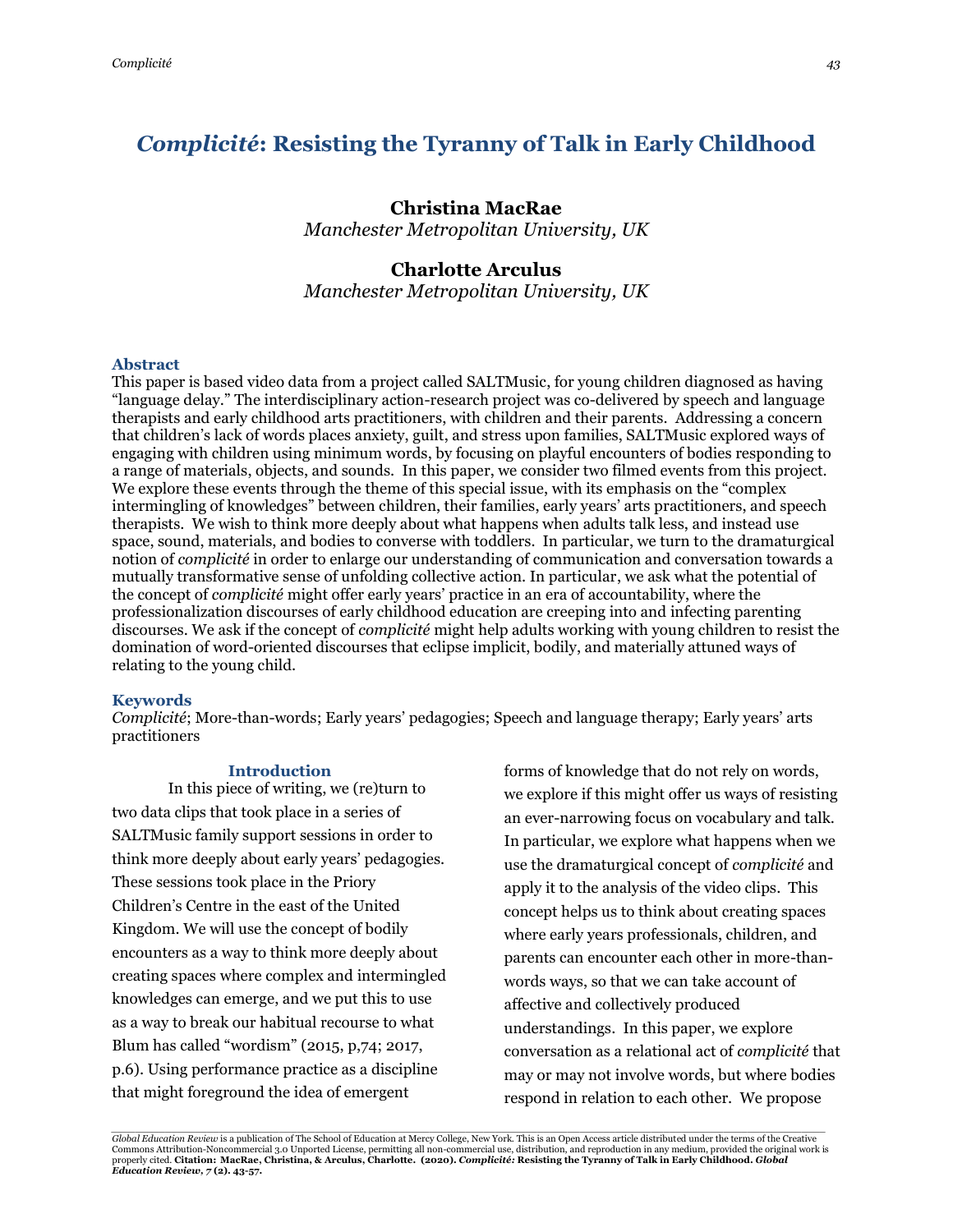that this can be offered as an antidote to the act of "talking to" or "talking at" children. Alongside the notion of *complicité*, we also develop an idea of understanding as something that is produced by being in the middle of things; in and among.

We open by briefly introducing the national (and wider) context of a growing professionalization of parenting (Holloway & Pimlott-Wilson, 2014) that is associated with "talking to your child." Alongside this is a linked, but specific discourse around the professionalization of the Early Years Workforce (Georgeson, 2009; Osgood, 2006; Taggart, 2011). We recognize that behind this current situation are the effects of a long and complicated history of research that has singled out the key significance of the infant/mother dyad as a site of socialization in the facilitation of the child's capacity to communicate (Riley, 1983, p.25). Furthermore, we acknowledge that this history is in turn is entangled in colonial recapitulation theorizing where both the development of the child, as well as the evolution of language is conceptualized as progressive from lower to higher, from simple to complex, and animal to human (Burman 2017; MacRae, 2020; Viruru, 2005). Because human language is the behavior most deeply associated with truth, reason, and knowing (Cannella & Viruru, 2004, p.38), this results in not-yetspeaking children being seen as lacking any real knowledge or understanding of the world (Maclure, 2013). Thus, words have a problematic association with thinking: What is not language cannot easily be considered as thought. It is beyond the scope of this paper to explore this genealogy, and instead our intention will be to engage with this fraught relationship by reflecting on video data from a collaborative project that brought speech therapists and early years performance arts practitioners together in a project that sought to engage with these tensions during a program of family support

sessions. One of the authors, Charlotte, a community musician, arts animateur, and doctoral student was involved in the sessions, and was behind the camera for the two pieces of video. The other, Christina, not part of the project at the time, also has a research interest in young children's communicative practices and became involved when she worked alongside Charlotte to (re)view the video clips in order to think more deeply about how these two events unfolded.

Having sketched out the national context, we discuss the SALTMusic project and its multi-disciplinary methodology. We then (re)turn to two short pieces of video taken during the project. We analyze the videos through the concept of *complicité*: both exploring how *complicité* is something that is aligned to the material, as well as to how it is expressed through collective action. We conclude by proposing that, not only is multidisciplinary working productive, but we speculate on the potential of *complicité*-aspractice as a key concept that could lie at the heart of future multidisciplinary work that includes speech therapists and multi-arts practitioners.

# **Talk to Your Child: The National Context and Beyond**

Gillies (2014) traces how in the late 1990s parenting began to enter the arena of social policy as an overt focus and has steadily intensified since then (see also Edwards & Gillies 2004, Macvarish et al, 2015). Holloway and Pimlott-Wilson (2014) focus specifically on a growing attention to parenting skills from 1997- 2010 under the United Kingdom's Labour government. They point to a series of key policy influences from the identification of parents as vital in relation to children's outcomes in Every Child Matters (HM Treasury, 2003), to Every Parent Matters (DfES, 2007). From this period,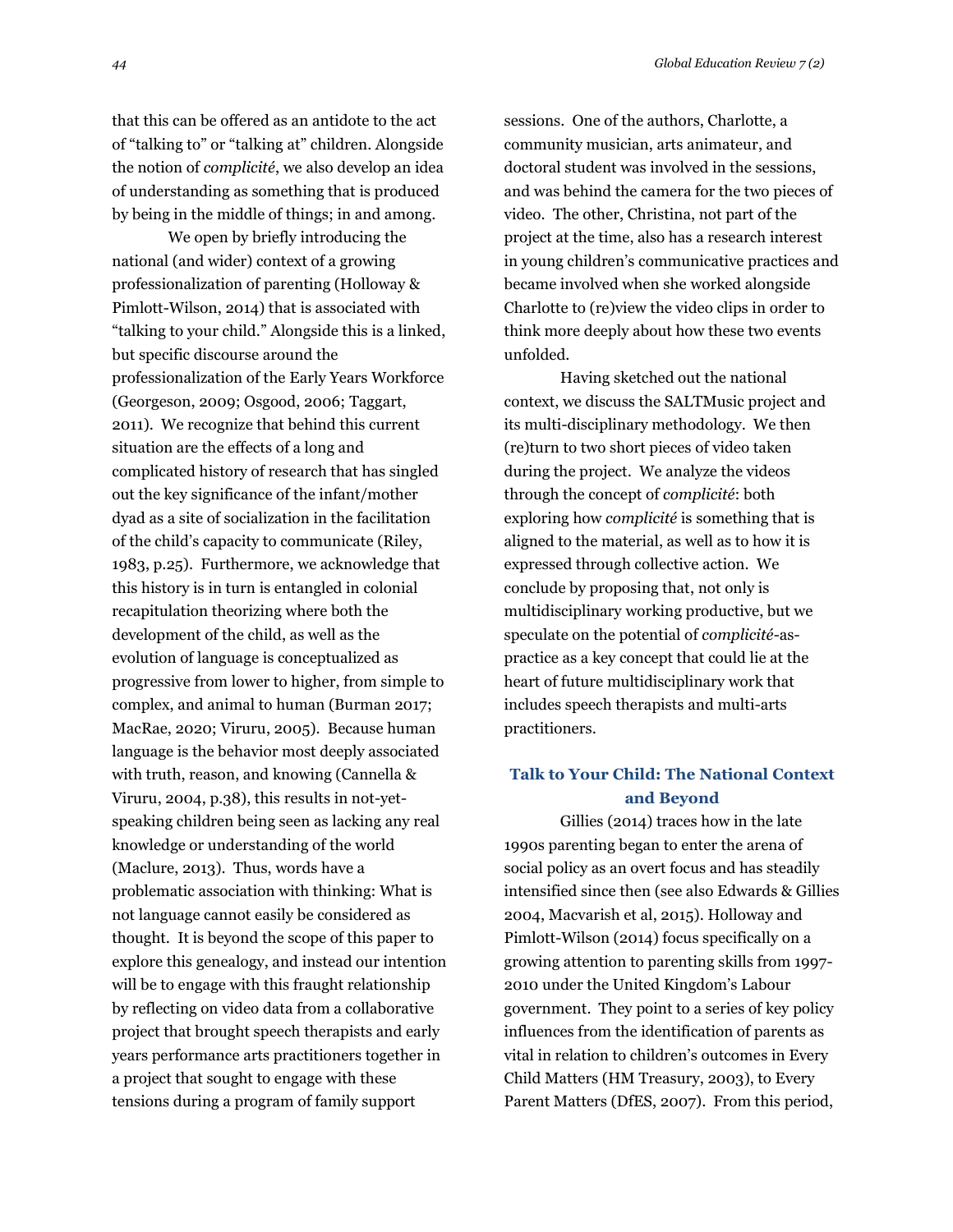under coalition and Conservative governments, there has followed an austerity driven "roll back of the state," where state funded provision of early years services to families has reduced, while the sector has been subject to increasing privatization (Lewis & West, 2017). Accompanying this there has been a creeping discourse that professionalizes parenting, with implicit understandings of parenting as techniques to be learnt (Holloway & Pimlott-Wilson, 2014) Accompanying this is a more specific focus on the linguistic repertoires of parents. Riley (1983) observes that as child development theory moved from a biological construction of the child to a more sociocultural construction, communication became increasingly significant, sometimes operating as a kind of proxy for the concept of attachment.

Blum (2017) draws attention to an even narrower focus on numbers of words and vocabulary, chronicling how since 2010, a particular small study measuring the number of words that parents directed at their children (conducted by Hart and Risley in 1995) has since become a rallying cry in UK and US policy. She charts how this "word-gap" study has been cited as evidence underpinning a rising number of programs that train poorer, less educated parents to direct more talk at their young children (Blum, 2017; Kuchirko, 2019). Blum (2017) calls this "wordism" and critiques the idea that language is words and more words are better. Here the individual "word" dominates as the primary unit of analysis in education, and words are "celebrated, counted, accumulated—or found missing" (p. 26).

Providing a language-rich environment has long been regarded as an essential ingredient of good early years education. However, the new intensity of focus on the word-gap in relation to parents has accelerated a consciousness about the need for words to mediate adult/child relations. This approach is

nevertheless debateable. As Blum (2017) points out, the adult-directed and child-centered talk so esteemed in the west is far from universal, as worldwide multicultural perspectives show (for example, see Brice Heath, 1983; Schieffelin & Ochs, 1986). While this particular focus on adult speech has been intensified through recent global north policy and the media, this compulsion to bring language to children is not new, and can be linked to ways that language is deeply political, and always shot through with power and ingrained colonial attitudes that equate language with knowledge (Aveneri et al. 2015; MacRae, 2020; Viruru, 2001). Significant for us is that "many key insights into infant language learning rest on implicit assumptions of how language interactions unfold, assumptions that are based on WEIRD populations (Western, Educated, Industrialized, Rich and Democratic), and almost exclusively on white middle-income mothers and their children" (Kuchirko, 2019, p.550). Holding this in mind when unpicking policy discourses that extort parents to "talk to their children," is a reminder to be aware of how some kinds of communicative and literacy practices may be valued at the expense of others (Hackett, 2018).

### **SALTMusic**

The SALTMusic project that this paper reports on was funded between 2016 and 2018 by the charity Youth Music to offer weekly sessions for families with young children (24-36 months) diagnosed by speech and language services as having communication "difficulty" or "delay." The project was delivered as part of the Priory Children's Centre's work with families. The Priory was one of the initial 50 trailblazer Sure Start Programmes set up in the United Kingdom at the millennium and was run by the Great Yarmouth Community Trust. This particular project was an interdisciplinary action-research initiative, co-delivered by speech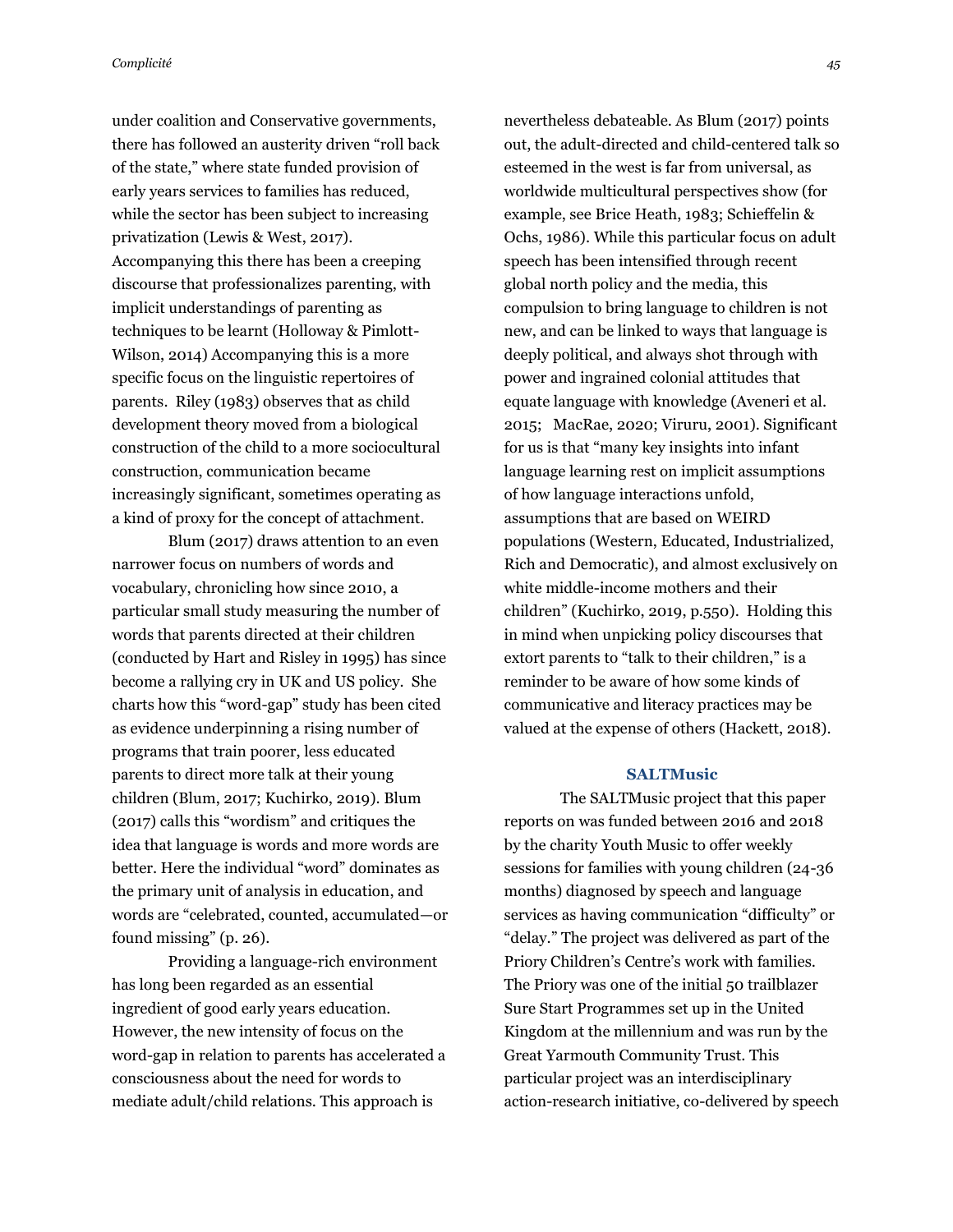and language therapists and early years' multiarts specialists (Pitt & Arculus, 2018). It was the latest of a number of projects initiated over a 20 year partnership between the Great Yarmouth Community Trust Sure Start programme and SALTMusic, a multidisciplinary group of early childhood musicians, performance artists, and speech therapists. Sure Start, a UK policy initiative that started in 1998, had a similar mission to the Head Start programs in the United States and Australia. Through this program local Children's Centres were funded so that universal childcare, family support, and health services would be offered to families of young children. In the first phase of the Sure Start Local Programme, multidisciplinary work was promoted. Over the lifetime of the SALTMusic partnership, budgets were cut and nationally the core work of many Sure Start Children's Centres have faced an existential threat. Sadly, while this paper was being written, the Great Yarmouth Community Trust went into liquidation (at the end of 2019) as the result of withdrawal of central government funding for local councils. Notwithstanding these gradual erosions to services and resulting reductions in Sure Start funding, up until this action-research project, SALTmusic had managed to continue to work within the core provision to families with young children at the Priory Children's Centre. It was the close relationships that were facilitated through this long-term collaboration that enabled the creation of playful pedagogies in open-ended family spaces for meeting, being, and learning together.

# **Engaging with Children's Non-Verbal Funds of Knowledge**

From the outset the SALTMusic, practitioners (an equal mix of early years' multiarts specialists and Speech and Language Therapists) recognized the potential problematic effects of focusing on the acquisition of words as

a child's principal achievement. They were concerned about how this focus might tacitly be perpetuated by the word-gap and schoolreadiness discourses that constructed the parental role as key in increasing the number of words in their child's repertoire. The group worried that these narratives might work in counterproductive ways by placing anxiety, guilt, and stress upon parents (especially those of low socioeconomic status, since this group was being singled out as in need of intervention). Linked with this, there was a concern that opportunities to engage with children playfully might become hijacked by the imperative for adults to talk to children all the time. Furthermore, the group members were concerned that this tyranny of talking (Pitt & Arculus, 2018, p.12) or "wordism" (Blum, 2015, p.74; 2017, p.6) risked ignoring other forms of children's communicative interaction, rendering their nonverbal funds of knowledge invisible. As an antidote, the SALTMusic team deliberately worked using minimal talk and instead focussed on interaction through music, movement, and object play. Words, when they were used, were deployed playfully and within a palette of other types of expressive voice play.

#### **SALTMusic Methodology**

The team used a cycle of reflection and planning as the means by which to share their disciplinary ways of knowing. Through this process, which became known as "interthinking" (Pitt & Arculus, 2018, p.27), they shared specific techniques; for example, drawing on speech therapists "Observe, Wait, Listen" approach (Girolametto et al., 1986) and intensive interaction (Hewett & Nind, 2013). Over the years of the partnership a *pedagogy of improvisation* developed and was central to the SALTMusic practice. This involved, to quote Lines (2017), "a responsibility within the unfolding ensemble to stay sensitive and also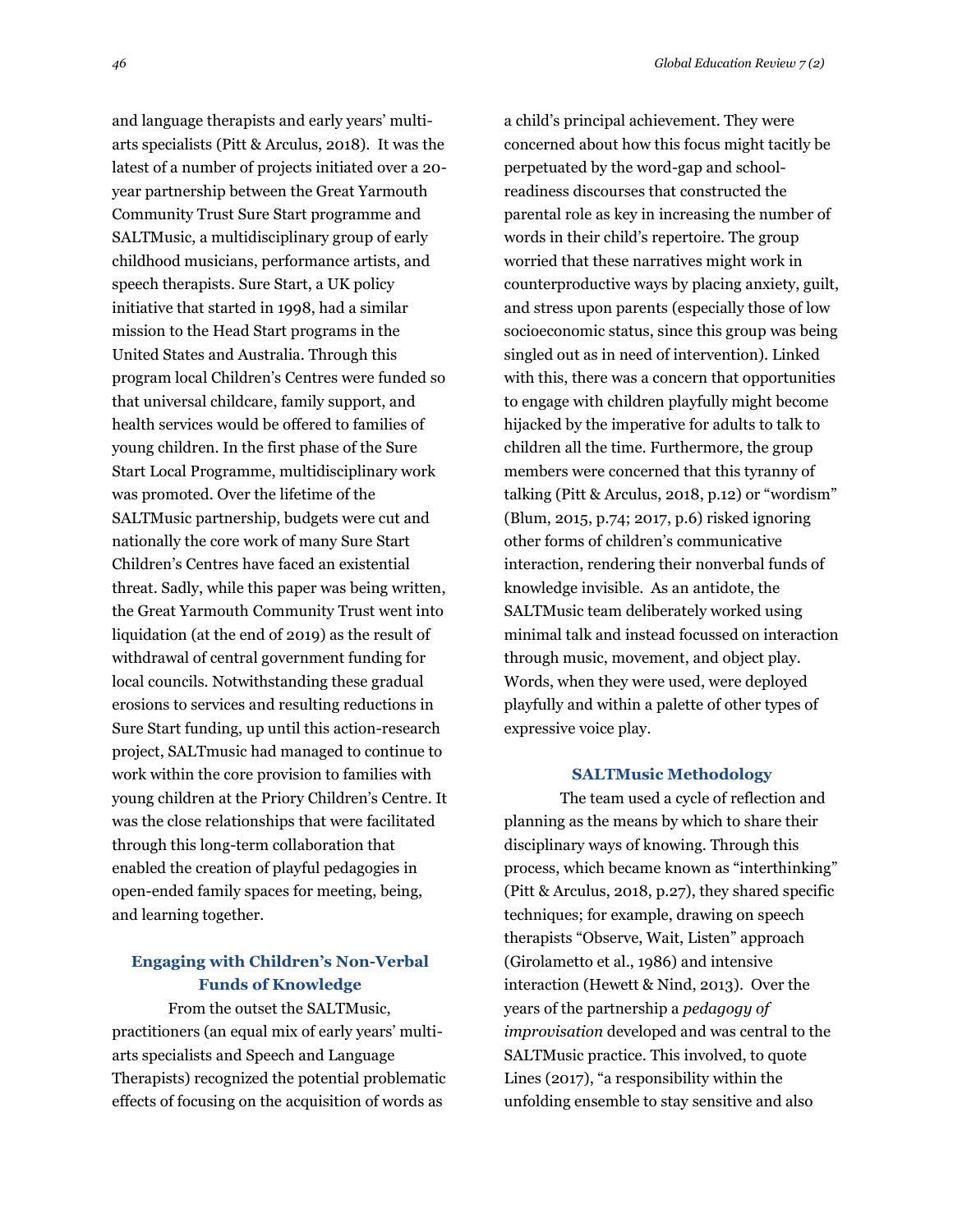keep exploring. It requires openness, alertness, and attentiveness to sustain creatively" (p. 56). SALTMusic strove to be an ethical and emergent practice attending to in-the-moment responses and to the ongoing creative processes produced when bodies encounter other bodies (both human and nonhuman). The starting premise of the sessions was to recognize young children as rhizomic and transdisciplinary thinkers (Dahlberg, 2016), constantly making and remaking heterogenous semiotic connections unhampered by language. The practitioners understood that they, themselves, learnt from children and gained greatly in their respective practices through improvising with children. The collaboration sought to explore the question that Viruru poses, when she asks, "what is lost when language is gained?" (2001, p.31). The SALTMusic project was interested in expressions of thought beyond words and proposed that by attending to what Manning calls the minor gesture, this could render tangible how children create "languages that speak in the interstices of major tongues" (2016, p.2).

### **(Re)viewing Data Vignettes**

This paper is focussed on two pieces of video from the SALTMusic sessions which were part of the data from the action-research project led by Charlotte and Jess Pitt. Both clips show a two-year-old child who attended the weekly sessions with his Dad. He had been referred for speech therapy and he never spoke in the sessions. In the first clip he is near to his father who is sitting on a chair. In this clip we witness an interaction between the child, some plastic cones, a spinning basket, and four adults. A coproduced movement/song is produced as the child spins the basket and the movement is accompanied by singing adults. The song emerges as a striking refrain that seems to have

emerged from all the assembled elements, both human and nonhuman.

In the second clip, the scene is very different; the video was taken at the end of the same session and the whole group (adults and children) are gathered around a large piece of Lycra that is being held, stretched, and gently bounced by outstretched arms and hands. Here, the same two-year-old, unexpectedly becomes a key player in the assemblage when he breaks into an improvised, made-up song "the boats are in the sea." This song emerges as the child watches some small paper boats placed onto the Lycra as they bounce up and down with its rise and fall.

Both these clips have made a great impression on the SALTMusic group, and Charlotte in particular, over the last few years. Not only did the events have a significant impact on the team at the time, but subsequently Charlotte has returned to the video clips as a means to explore the potential of music as an affective and rhythmic force (Arculus, 2019). Here the singularity of the emergence of the child's song became a significant event. This analysis of the video surfaced the pedagogy and community of improvisation that surrounded the event. In particular, it drew attention to the material affordances of the blue Lycra fabric that joined people together through a shared pulse, the song, and the co-produced action responding to the motion of the spinning basket. When the call came out for this special issue, *More than Words for Working with Families and Children*, we saw this as an opportunity to collaborate by returning to the video data once more, and to explore in greater detail the singular unfolding of the two filmed events. We anticipated that we would explore how refrains were produced, sustained, and transformed through a pedagogy of improvisation. However, when (re)viewing the video with the specified theme of "embodied forms of knowing, gut feelings, intuition" and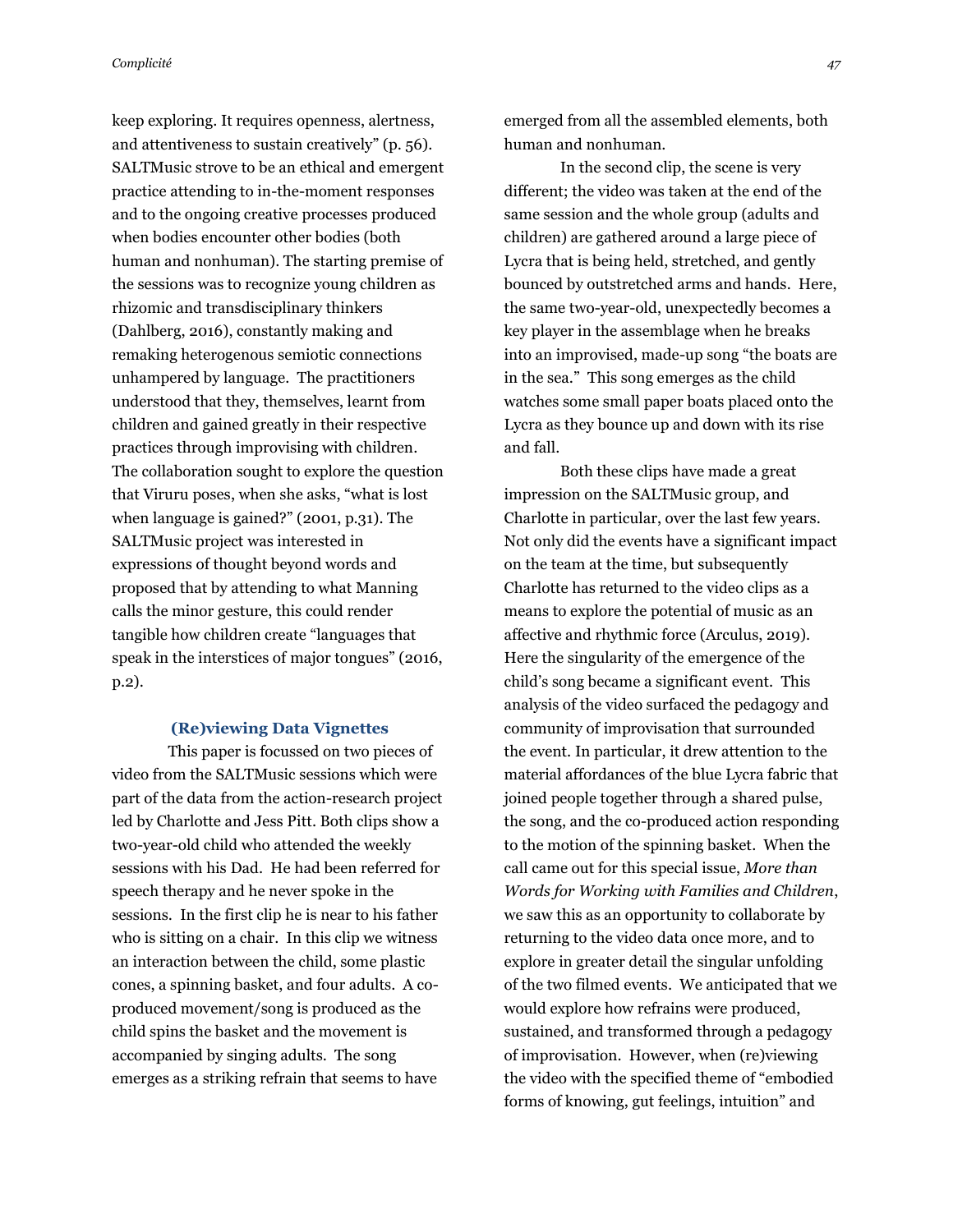the concept of "withness" as proposed by Shotter (2012), we found our attention was redirected. When we focused closely on what happened to the adult bodies in this space of minimal talking, we found ourselves pushed into new directions. Giving our attention to the repetitions of both movement and sound when bodies encounter each other, we started to notice how both human and nonhuman bodies became complicit in each other's motion.

#### *Complicité* **as a Concept of Data Analysis**

Our newfound awareness of a complicity that seemed to be produced through encounter, raised new questions about the potential of performing arts techniques in relation the theatrical concept of *complicité*, and what this concept might unlock if we took it up seriously to think about child/adult communication. *Complicité* is a French term commonly used in street theatre, physical theatre, and ensemble improvisation. It has been popularized as a performance concept by actors who worked with the dramaturge Jaques LeCoq (whose writings on drama are influential in mime, physical, and visual theatre) and with the British theatre company *Théâtre de Complicité*. For actors it means a dynamic, sensed, attuned, force between players; a moving-with. When engaging in performed *complicité*, the actor's sense of self becomes blurred and distributed through the group. Through playful encounters, processes that LeCoq-schooled actor, John Wright frames as "*finding the game*" (2006), players develop *complicité* and then can improvise together. As Kuppers et al. (2016) note in their co-created, community performance research projects:

> We do not know yet how to speak to each other, how to make art together. The very act of coming together is an experiment. […] we develop our antennae for one another, and then we end in an open-space improvisation […] (p. 221).

It is essential for any ensemble in the performing arts (orchestra, dance ensemble, street act) to develop *complicité* because *complicité* is absolutely palpable to an audience, as it affects and folds them in, even though they may not know why. We are interested in thinking about how both "finding the game" and *complicité* are not confined as relationships solely between human actors, but, that they also include materials such as, instruments, puppets, cloth and other props. We will try to work with this concept in tandem with Shotter's (2015) notion of an "ethics of attunement" and "thinking-with."

We will now (re)turn to these two video clips in greater depth in order to explore them through the lens of *complicité*.

## **Event 1: Encountering a Spinning Basket** *Setting the Scene:*

Charlotte, a two-year old child, his father, and a SALTMusic practitioner are gathered around a large multicolored basket that has been taped onto a Lazy Susan turntable. Also present in the scene are colorful plastic cones scattered on the floor, some of which are in the basket. Other people are in the room (including the project researcher, who is sat on the floor observing the session from across the room). The room is also full of other diverse objects and materials—cloth, tubes, balls, and instruments. There is an ambient Brian Eno soundtrack playing in the background. Charlotte has been tasked with recording the event using an iPad, and her usual practice is to keep this short, at around 2 minutes per clip. However, when her attention is drawn by a child standing close to their seated father, she films for longer. The child offers and exchanges cones with the SALTMusic practitioner sitting on the floor. This leads to them starting to spin the basket together; Charlotte starts to film (this video clip lasts for 6 minutes). What follows is a re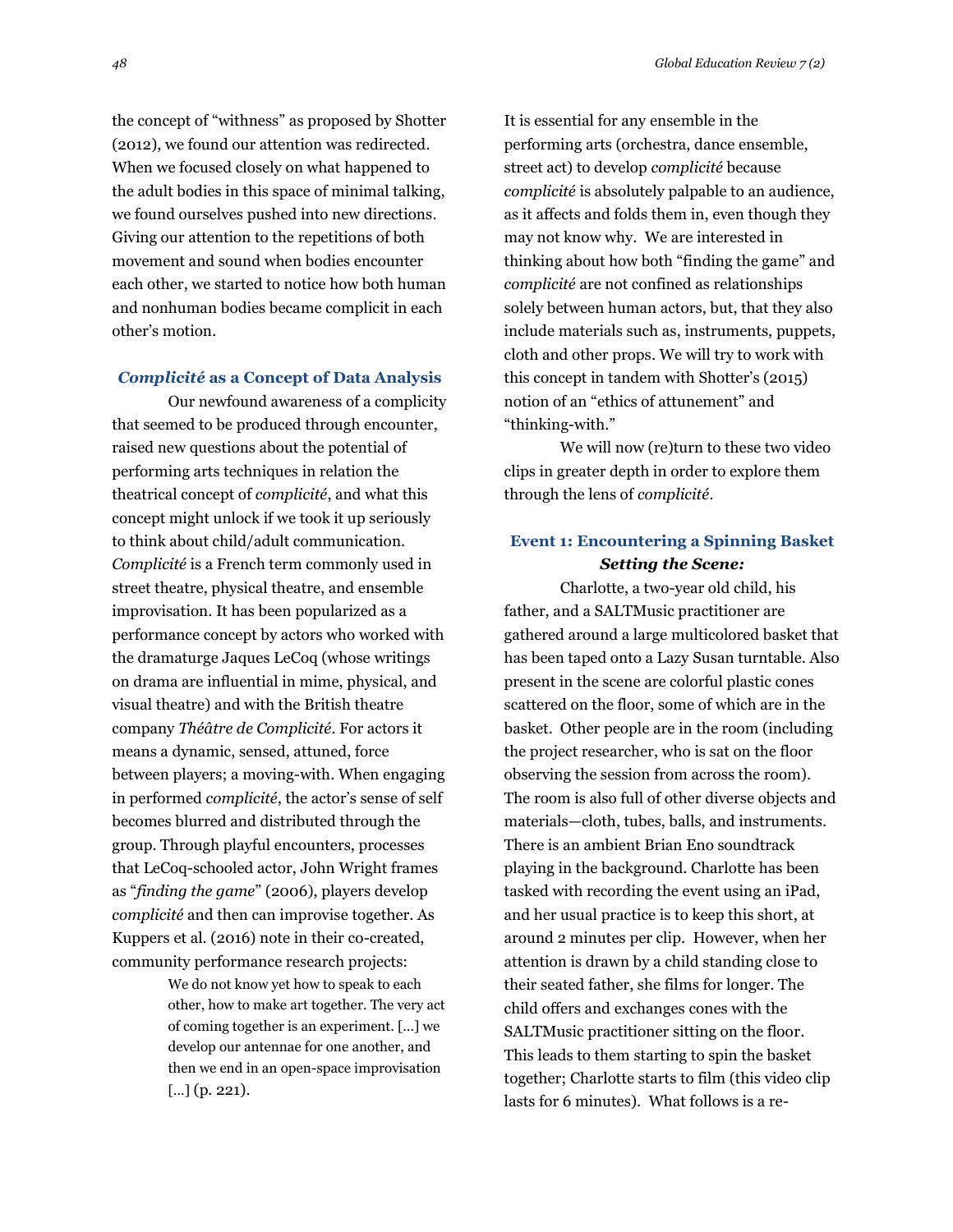narration of the video. This description was produced through a dialogue and reanalysis between Charlotte and Christina. This "telling" attempts to story the event so that *complicité*  plays a vital role in the encounter between the child/4 adults /cones and a spinning basket.

### *Storying the Video Clip:*

*The basket taped to the Lazy Susan is set in motion when it encounters the child's hand. This encounter, which produces spinning, engenders a found game and an emerging*  complicité *between the child and the basket. The spinning motion of the basket attracts both Charlotte's attention and the SALTMusic practitioner sitting next to the child. Although Charlotte is filming, the spinning provokes a "weeee!" vocalization from her, as she too becomes complicit with the basket's motion. The drawn-out intonation of her "weee" utterance is an expression of her joining in with the game, entering it while the child continues to push the basket. The child/basket* complicité *has now been enlarged to include Charlotte's "weee" sounds. The father is watching the child's encounter. His attention to child and basket is strong and consistent. It is also worth noting that the SALTMusic practitioner, the actionresearcher and Charlotte have also developed a*  complicité *with each other through playing and working together over time. These assembled bodies are held together in suspension through the different but interconnected threads of*  complicité *that emerge through the seeking and finding of games—games that allow players to enter each other's encounters in playful ways. The movement of the basket sets the rhythms and patterns in which the assembled bodies become complicit. The enlarging of these rhythms through* complicité *drive the child's increasingly forceful gestures, and this in turn increases the momentum of the basket. While this is going on, the SALTMusic practitioner has* 

*simultaneously started to find a new game with the child/basket/father involving cones (collecting, looking through, and dropping cones in the basket). A minute or so later the researcher, who is seated at a distance from the spinning basket, is drawn to this game-finding and finds* complicité *by joining in with a refrain of repeated words: "round and round and round and round"—the rise and fall of which follows the movement of the circling basket. Her voice is, at the same time, tuned to the Eno soundtrack that is playing in the background. All the actors lurch between losing, finding, and playing their multiplicitous, yet connected games. They mostly manage to sustain beingin-relations and within songlines: The various refrains are curious riffs for each other to play off. Polyrhythms emerge and the assembled constituent parts fall into momentary grooves through the developing sense of* complicité *with a spinning basket.* 

# *Materializing* **Complicité** *Through Movement*

*"There is no* Complicité *method — what is essential is collaboration, and a turbulent forward momentum"* (*Théâtre de Complicité*, 2020).

We agree that when thinking about how *complicité* was generated by the spinning basket, movement is indeed a key element. The child becomes complicit with the basket through setting it in motion, and, in turn, adults enter into various complicities produced through and with each other, as well as with the assembled sounds and objects. *Complicité* emerges through and with the encounter rather than through a sense of clear direction or intention. To introduce words that would *direct* action ("look, you are spinning the basket") into this ensemble runs the danger of destabilizing the suspended state of play. What becomes important in the seeking of games to enter into with others (both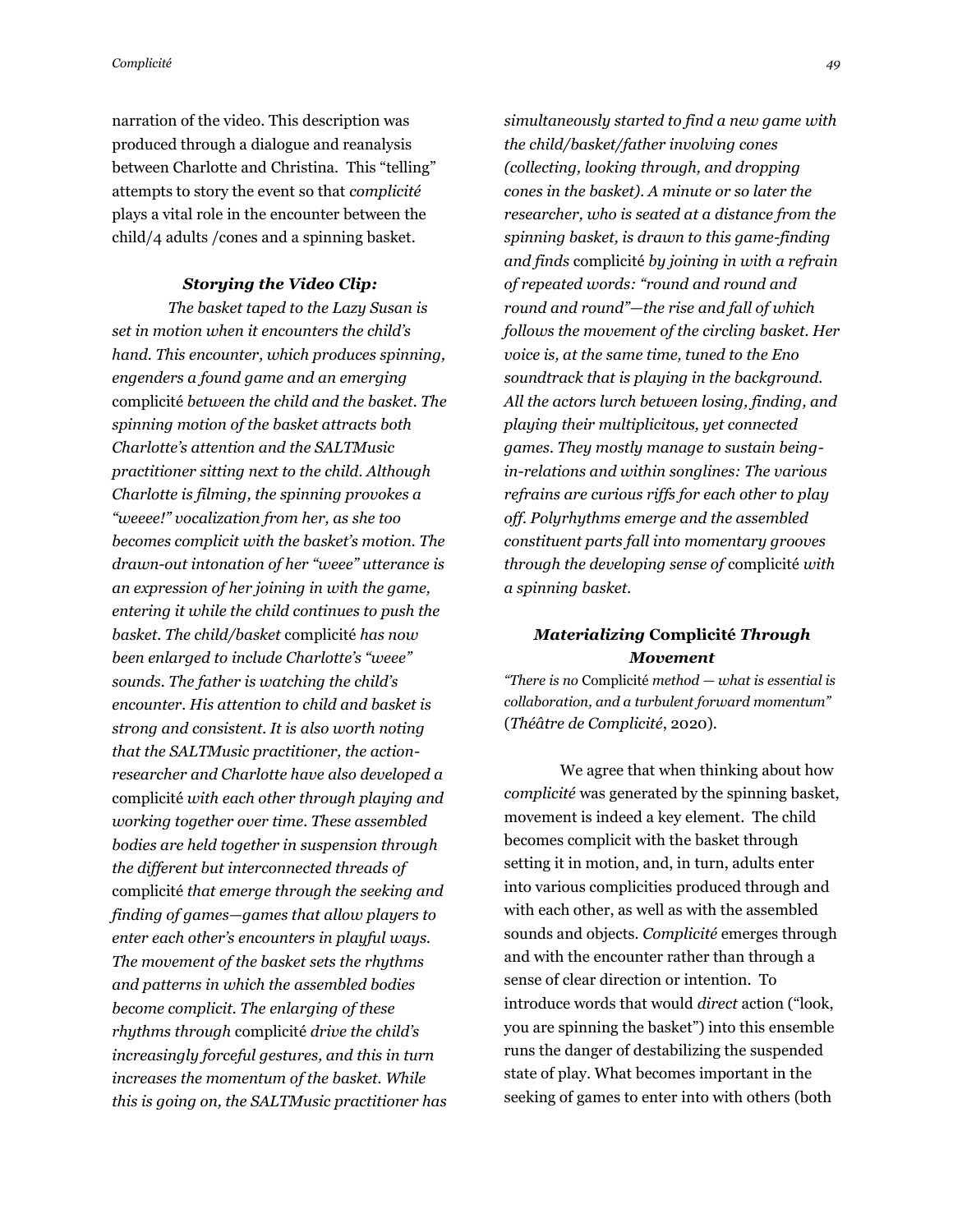*50 Global Education Review 7 (2)*

human and nonhuman), is the need to always be ready to recognize when a game is over and to find a new game (Wright, 2006). At the same time, it is important to always keep open the possibility of new connections and complicities to break through, or as Cross (2005, p.10) might say, to keep intentionality "floating." On (re)viewing the clips, we are interested in what this sense of *complicité* might offer in terms of making us think more expansively in relation to the term conversation, opening it up beyond a narrow exchange of words. As Christina has noted elsewhere (2020, p.16), the history of the word conversation has an older sense which is linked to residing and dwelling, while the Latin combination of *con* (together) with *verser* (to turn) takes us to a concept of moving in unison. Thus conceived, "our (con)versations are always more-than-human: mattering is a form of (con)versation as bodies move both in relation to matter and in relation to the affective responses of other bodies" (MacRae, 2020, p.16). This can be seen as the difference between language in a scientific mode, a formal system which can be measured and taught ["talk to your child"]; and conversation as a relational, affective mode between people, through which they turn and move. This resonates with Hackett and Somerville's (2017) proposition that literacies are practices of the body, and with Sheets-Johnstone's (2011) proposal that we "make sense" as we move our bodies (2011, p. 117). To say that "the child drops the tubes into the basket" or "the artist makes a 'weee' sound" is as meaningless as extracting a single note from an improvised tune. Rather, it is the relation of thinking-with (Shotter, 2015) another—the *complicité* of child and basket, child and father, tube and basket, Brian Eno and voice, tubes and basket and father, and so much more that holds the event together in a loose and open fashion. The etymological roots of the English word complicity have multiple, overlapping meanings:

accomplice, collusion, participation, collaboration, involvement, association, recognition, complicate. It also has links to the middle English word *complice*, meaning associate; and the Latin word *complicare*, which means to "fold together." Working with these meanings, it might be possible to sense *complicité* in the movement of the child's body as it pulses in relation to the speed of the basket, in the tuning of one voice to the Brian Eno sound track, or the other voice in tone and tempo with the momentum of the rotating basket.

In the field of early childhood where the use of words to express oneself is an overarching goal, it is all too easy for certain kinds of complicities to become a threat to the order of things. Children who mimic the actions of other children, children's intimacies with material objects, or adults who respond to children's moving bodies with mimicry are all instances where often *complicité* can appear to threaten "normal" behavior. It is of interest that complicity is a concept that is usually seen in negative terms where it is cast pejoratively as ceding of one's personal responsibility, or as an upending of the normal modes of behavior (Reynolds, 2017). We also note that in the English language, complicity is often used rhetorically in political and judicial terms to denote behaviour that breaks rules through transversal actions that undermine behavioral norms (Reynolds, 2017). Here it is the unspoken—but yet understood—that exists between those involved that is particularly threatening. There is an invisible quality to complicity—it can only be sensed by those playing the game or those paying careful attention.

From the outside, SALTMusic sessions might look chaotic in the absence of adult direction. Visitors observing one of these sessions might initially feel troubled by the lack of a single point of focus: the multiple and often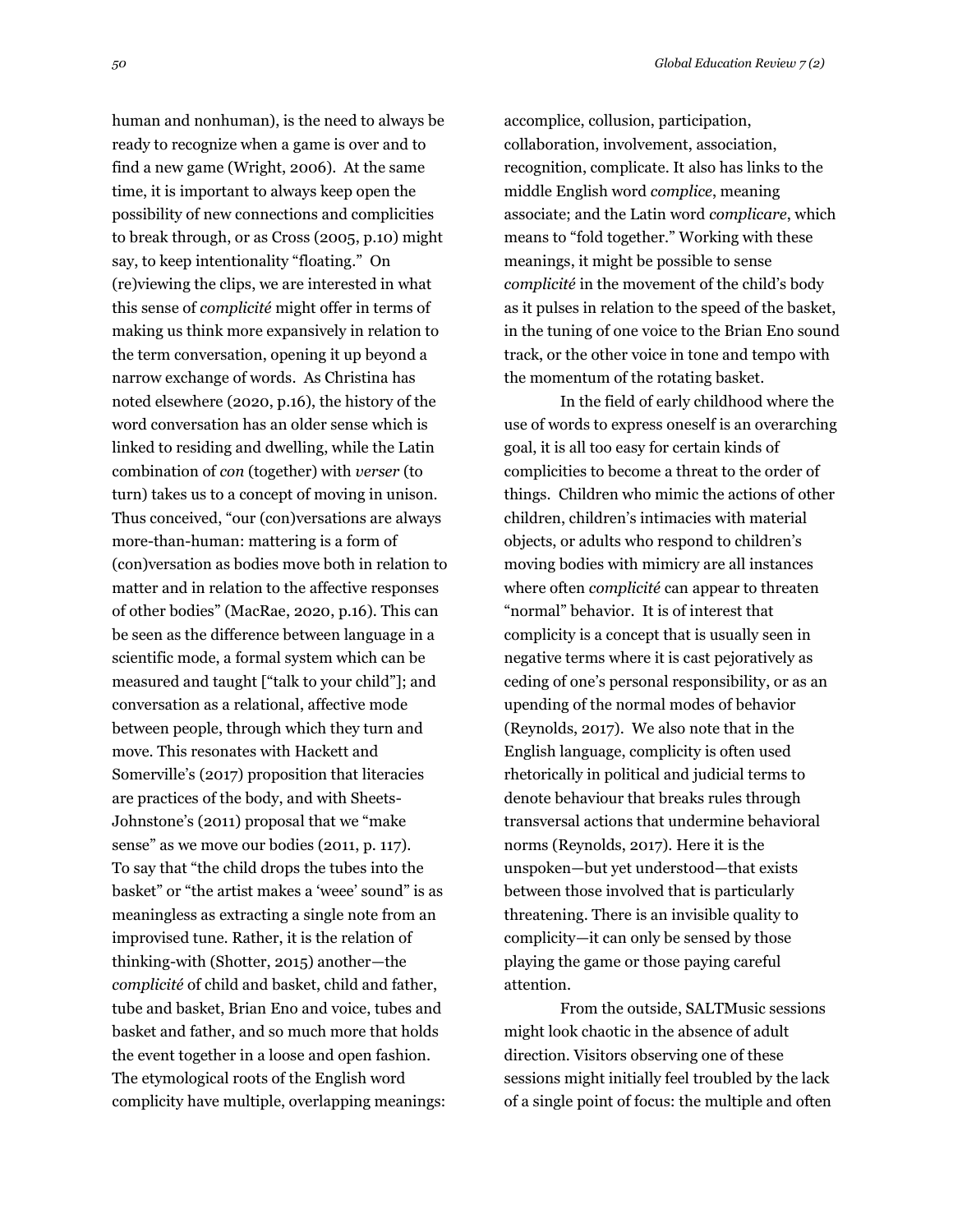*Complicité 51* 

brief encounters, the botched attempts at "finding a game," and the sense of being not included in games that others were part of. This leaves practitioners in a risky place where they might appear, as Shotter says, "unprofessional" or "incompetent" and unable to "account" for themselves to those around "by giving reasons for our conduct" (2015, p.137). Davies (2014) describes encounters as an always-evolving story that requires not knowing what is happening or where things are headed. Schulte (2013, p.2) conceives of the process of gaining children's trust as unstable, provisional, multiple, and incomplete, and not something a script or score can be written for; it requires openness, alertness, and attentiveness to sustain. Attending to the potential in moments of encounter as a significant aspect of this improvisational pedagogy takes us beyond habit and the already known. There are different levels of *complicité* between different players but during these *thinking-with* encounters, talking runs the risk of killing this confederacy in its tracks.

# **Event two - The Boats are on the Sea** *Setting the Scene:*

This clip was filmed later during the same SALTMusic session as the first. At the center of the event is a large piece of pulsing blue stretchy (Lycra) fabric. The room has been cleared, offering a large space for movement. The fabric is held by all the people in the room who are sitting around the Lycra, apart from Charlotte. Lycra has been a veteran in these sessions because of its capacity to do special things through its elasticity and shared pulse as it is held in-common. It also divides the space into an above and a below.

#### *Storying the Video Clip:*

*Little folded paper boats have been placed onto the stretched material. The boats*  *bounce as the Lycra is lifted up and down collectively by the humans grasping it in their hands. The leading artist says in a sing song voice "the boats are on the sea." There is a "shussshing" vocalization that sounds a little wave-like, and also like a call for quiet. Charlotte holds the camera at the far end of the room. As the Lycra pulses, it becomes noticeable that the child filmed in the first clip is singing softly. He suddenly raises his voice to sing loudly into the room. His song is extraordinary and beautiful, the tune is complex and it has six words "the boats are in the sea." In this singing, at once, the "game" is taken to a new level as words are made into song. All are present and complicit in a moment of forward momentum. The blue material continues pulsing and vibrating with a*  complicité *from which the song emerged.*

*The adults join in, taking up the refrain. Charlotte's voice is clearly audible on the video clip. It becomes clear on (re)view that the adults don't reproduce the child's original tune—but rather that it is transformed into something else that moves forward wildly with the motion of the blue Lycra. As the singing settles into a gentle refrain, the child/blue material/bouncing boats have transformed the song-game* complicité *into something new. The child does not sing again but collects the little boats from the rolling, swelling Lycra-sea. This takes a little time, and all the while the song rolls and swells forward. The human/Lycra assemblage is complicit in quietening and stilling a little, which allows the child to gain the last remaining boats. When all are collected, the child places them once more on the sea and this time he gets hold of the edge of the Lycra. He then conducts the song forwards through a more vigorous and turbulent up and down movement of the Lycra. The song follows accordingly, rising and swelling.*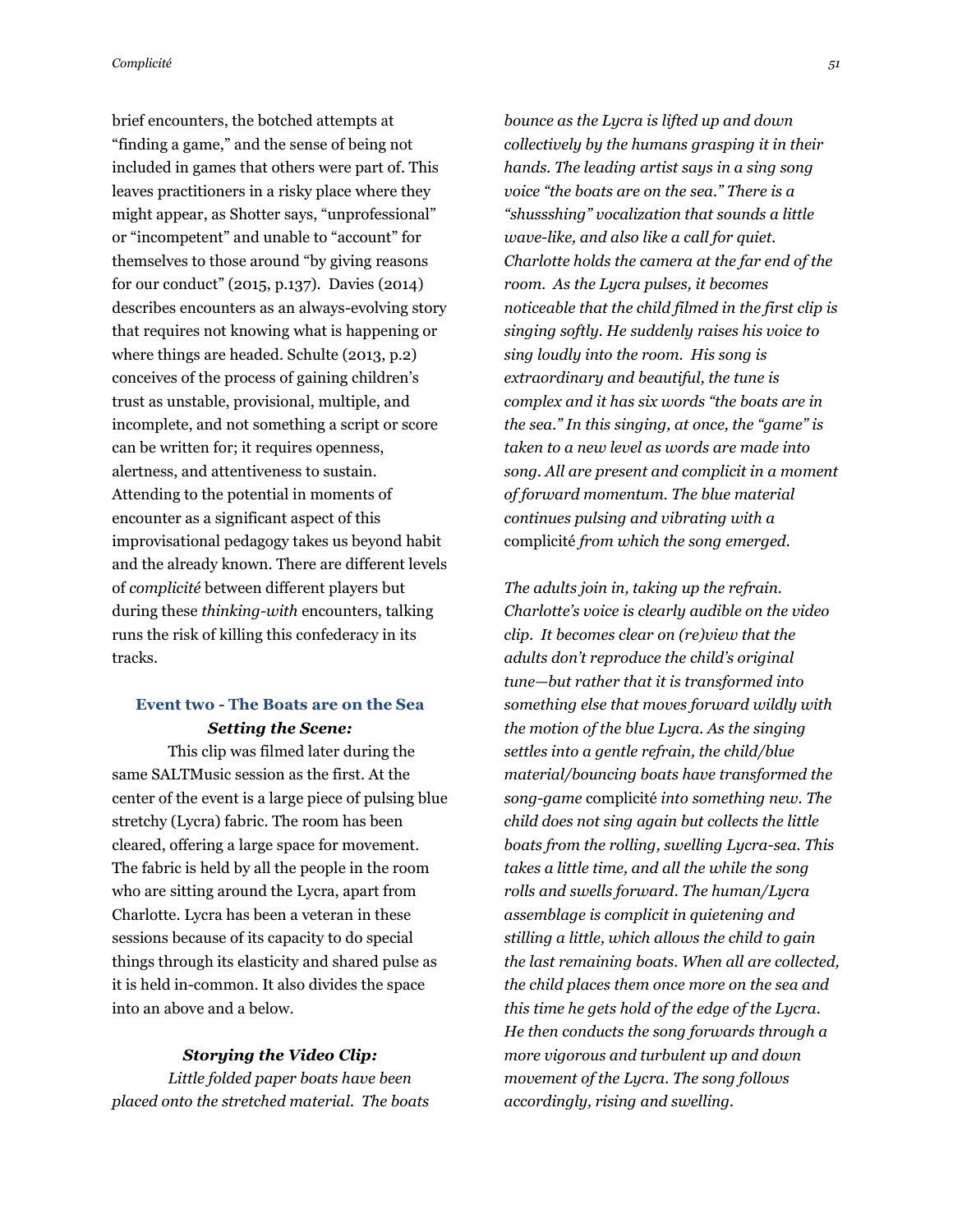#### *Bodies in Concert and the Birth of a Tune*

The child's song that emerges from the *complicité* of the group has a soaring power. The song is an "event"; it is an act of creation, a new collective utterance in the world. It is the thing most alive in the room and draws everything towards it. Here, as we reflect on our reviewings of the video, we wonder if *complicité* might be thought of as

> a knowing to do with one's participation within a situation, with one's "place" within it, and with how one might "go on" playing one's part within it—a knowing in which one is affected by one's surroundings perhaps even more than one affects them (Shotter, 2012, p.3)

Thus, *complicité* is a kind of knowing-ness that is akin to having an understanding. An etymological search of the word *understanding*  reveals a complexity of roots that includes "standing among," and being in-between or in the midst of. Pondering these roots brings forth an idea of understanding as an immersive, close, relational quality rather than a passive standing beneath a transcendent knowledge. We consider how the term understanding could relate to the idea of *complicité*; could we think of the songevent as an understanding that was produced in the midst, through a *complicité* that was morethan-human? We would like to suggest that when we tactically reduce our words, this can have the effect of making us more aware of emergent ways of knowing that are produced in concert with children, as well as more-thanhuman actants. With regards to the manner in which the song erupted from the child in concert with the pulsing Lycra, the bouncing boats, and rhythms of the collective bodies, we notice both "an 'upward' emergent pressure from individual knowers as well as a 'downward' collective pressure from the collective knowing of the group" (Kieren, 2005, p.75). In the case of this

particular event, the collective group of people holding the Lycra included parents, SALTMusic practitioners, and children. Following MacLure, we also note that while language is "inescapably social," it also can have an impersonal quality where voices not are not expressions of individual and bounded selves, but instead can be issued forth through a collective enunciation. Here Maclure, draws from Deleuze who suggests that this is a murmuration that emerges through collective voices (2016, p.175). The way the song changes its shape, tune, and tempo is complex and entangled with all the constitutive players in this event, including the Lycra and the bouncing boats.

We would like to also suggest that children are uniquely positioned to teach us about complicity as a force, since it is a quality that is often supressed as reason and language take hold of us. As Duhn notes, very young children, are, perhaps, "less caught up in the illusion of a self that controls and governs than older humans who have learned to see, feel, and think the self and the world in particular ways" (2015, p. 928). They also can be distinguished as having a particular "style" that emanates from a corporality that is attuned to the spaces and objects that they encounter (Løkken, 2009). We share Maclure's caution that we should be wary of romanticizing this "wild" element of early childhood (2016, p.179), however with Duhn (2015), we do think that the affective alliances infant bodies create with other bodies, both human and more-than-human, might be recognized as capacities rather than as threatening the development of reason and language. It is interesting, as we noted earlier, that the term complicity is generally used rhetorically in negative terms, and certainly the contagious complicities of young children running or shouting in unison are ones that adults are fearful of triggering. However, the point we would like to make is that complicity is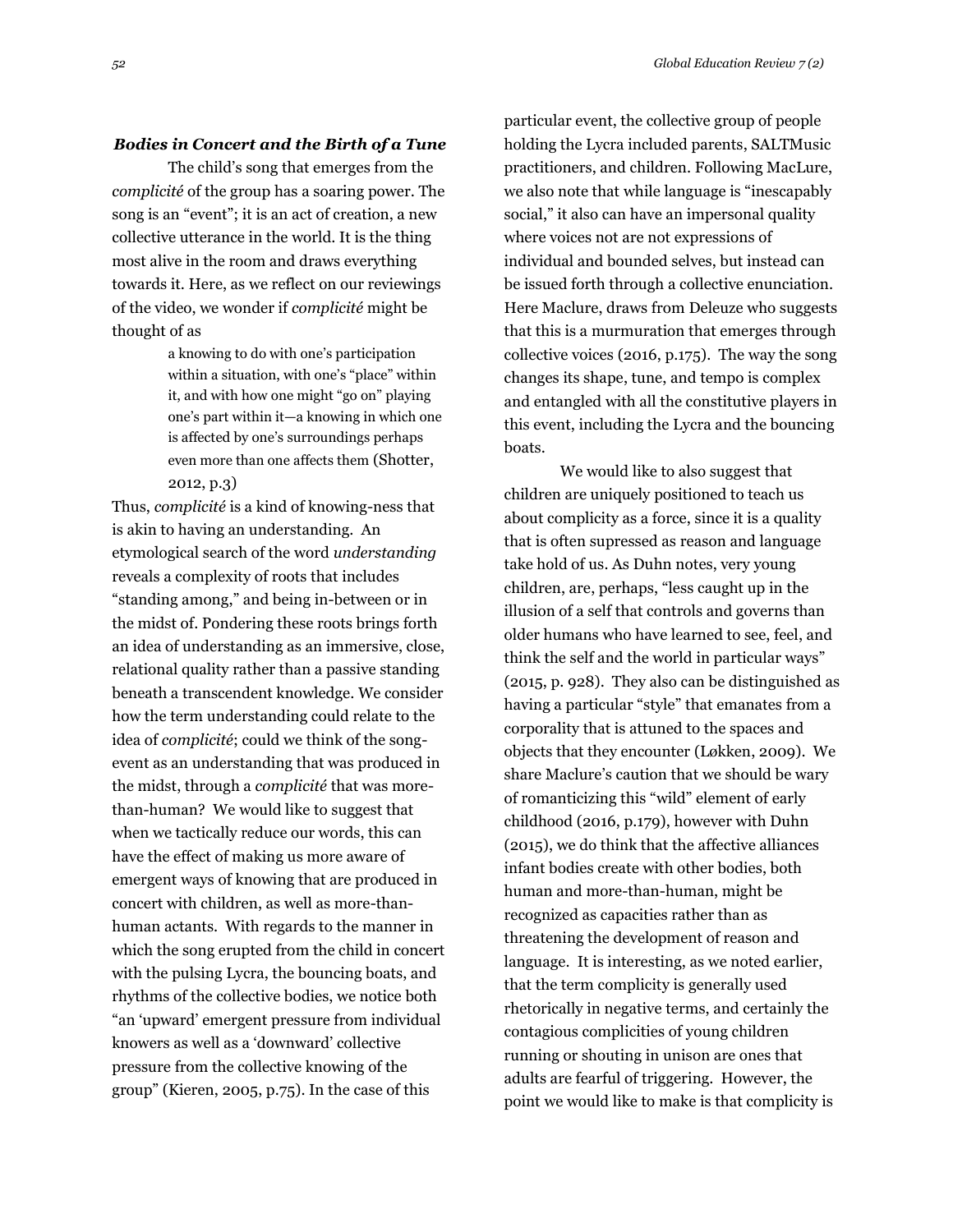neither good nor bad, but rather should be thought of as a force that makes us capable of acting in a multitude of ways.

### **Conclusion**

Taylor and Blaise (2014) talk about a process that involves attending to ways in which our bodies are set in motion "by the collective body or the body-world" (p. 385). They go on to speculate that to be open to this kind of learning, we need to acknowledge that "we are never operating independently in the world, never acting on intentional agency alone," and that, instead, "we are moving as a constituent part of a collective worldly body—stirred and affected by our relations with all manner of more-thanhuman others, living and inert, in our common worlds" (Taylor & Blaise, 2014, p.386). Acknowledging these as "situated knowledges" (Traffi-Pratts, 2019), produced in the spaces that bodies find themselves in as they are set in motion, requires that we take the physical and material qualities of the spaces in which we encounter families very seriously. Working with the concept of *complicité*, borrowed from drama theory, could be deployed as a provocation that brings a different disciplinary knowledge from the performing arts in order to unsettle the dominance of linguistic and cognitive narratives that have come to colonize the field of early childhood education. Sumara and Davis point out that while the etymological roots of the word complicity share a history with the word complexity, complicity is also about being implicated in something and being an accomplice (1997, p.303). They go on to claim that as an overarching concept, complicity "announces a need to be attentive to one's participation in events" (1997, p.303). Taking up the invitation to become an accomplice to unfolding events as children encounter other bodies could be seen as a way of attempting to reside inside the act of culture-making in order

to deliberately resist imposing cultures on families. Furthermore, this requires "a willingness and an effort to formulate one's place in the community […] and reciprocally, to allow that community to become part of the research" (Sumara & Davis, 1997, p.309). Equal to the situational necessity of complicity is its critical relationship to time. Complicity is a force that is necessarily produced in the moment; it always is created fluidly in response to the unfolding dynamics of the present moment. This can sit awkwardly in the context of the shadow that is cast by the "school-ready child," one produced through the policy discourses of data and assessment. This schoolready child normalizes "particular development trajectories" over others through a reduction of complexity in order to create a "hierarchy of unreadiness/readiness" (Evans, 2015, p.35). And as Pierlejewski points out, this phantasy of the school ready child is a spectre that stops open-ended gaming in it tracks (2019:6). *Complicité* insists on being inside and residing within the time of now. Bates reminds us that we should also be "concerned with 'here and now' as 'time–space'" (2019, p.422). So *complicité*-as-practice reminds us to not only take space seriously, but also that sometimes we should give in to time, obeying the imperative to succumb to time in a world that is so worried about wasting it.

With Sumara and Davis, we concur that relationships of complicity carry forces that are capable of enlarging "the space of the possible" (1997:309). (Re)viewing the video from the SALTMusic project, we have been struck by how *complicité*-as-practice was a quality that emerged through the careful, slow, multidisciplinary partnership between speech therapists and early years multi-arts specialists, where respective practices and techniques were shared and transformed. But further, we feel that *complicité*-as-practice has a potential itself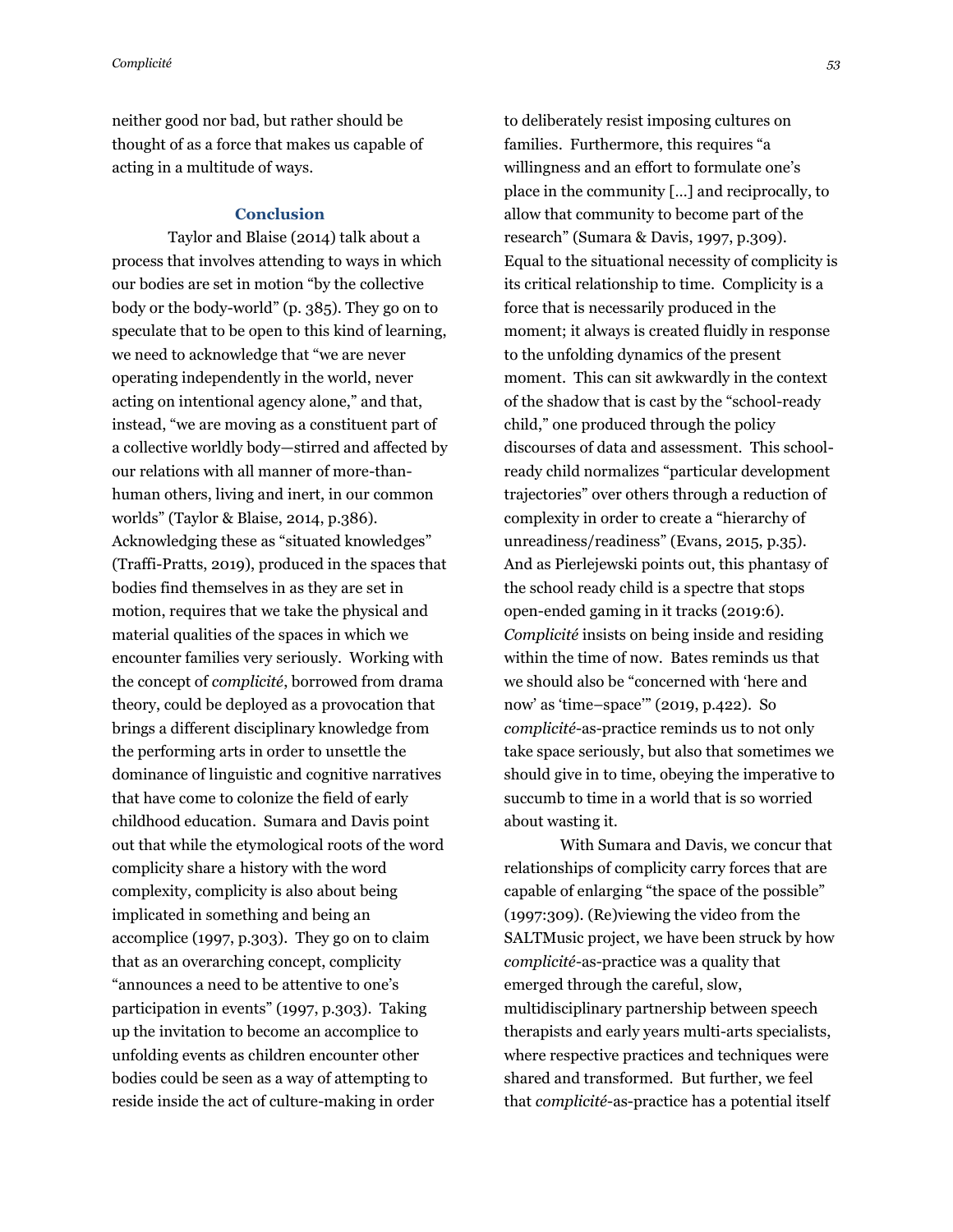to engender new multidisciplinary alliances, and ones that recognize the capacities and knowledges of children themselves. As a performative tactic that attends to the movement of bodies, it is one that is ripe with possibilities. *Complicité*-as-practice has the capacity to become a force of shared concern and responsiveness that can bring together performance artists, speech therapists, as well as other early years professionals as they work mutually with local communities of families. While parents bring their own implicit and intuitive ways of knowing and responding to children with them, the current climate of assessment, progression, and school readiness shape and limit the expression of these more situated and felt funds of knowledge in favor of explicit expectations. Although the notion of *complicité* emerged unexpectedly as we (re)viewed the video clips from the SALTMusic sessions, the surfacing of *complicité* as a force that opens up, rather than closes down, possibilities for action has been exciting and offered us hope in a time of increasing parental and professional accountability. We suggest that movement-oriented arts practices like dance, music, and drama might align themselves well alongside and in collaboration with early childhood education. In particular, we advocate exploring the potential of *complicité*-as-practice through forging collaborations between early childhood educators and performance artists. This requires a financial commitment to longterm, situated partnerships that will test potential beyond the short-term, one-off, funded arts project model that has become the norm in UK arts funding. Cross-fertilization of health, education, artistic, and parental practices around early childhood takes time and commitment, and collaborative partnerships between health, arts, and educational research funding sources could be deployed to productively bring these practices together.

#### **References**

Arculus, C. (2019). What is the potential of music as emergent knowledge? In L. Nijs, H. Van Regenmortel, & C. Arculus (Eds.), *MERYC19 Counterpoints of the Senses: Bodily experiences in Musical Learning* (pp. 17-24) [https://meryc2019.wixsite.com/meryc2019/pro](https://meryc2019.wixsite.com/meryc2019/proceedingsmeryc19) [ceedingsmeryc19](https://meryc2019.wixsite.com/meryc2019/proceedingsmeryc19)

Avineri, N., Johnson, E., Brice-Heath, S., McCarty, T., Ochs, E., Kremer-Sadlik, T., & Blum, S. (2015). Invited Forum: Bridging the "Language Gap." *Journal of Linguistic Anthropology*, 25(1), 66–86.

Bates, A. (2019). Readiness for School, Time and Ethics in Educational Practice. *Studies in Philosophy and Education*, 38(4), 411-426. <https://doi.org/10.1007/s11217-018-9643-2>

Blum, S. (2015). "Wordism": Is there a teacher in the house? *Journal of linguistic Anthropology*, 25(1), 74-75.

Blum, S. (2017). Unseen WEIRD Assumptions: The So-Called Language Gap Discourse and Ideologies of Language, Childhood, and Learning. *International Multilingual Research Journal*, 11(1), 23-38. DOI: 10.1080/19313152.2016.1258187

Brice Heath, S. (1983). *Ways with Words: Language, Life and Work in Communities and Classrooms*. Cambridge, UK: Cambridge University Press.

Burman, E. (2017). *Deconstructing developmental psychology*. London, UK: Routledge.

Cannella, G. & Viruru, R. (2004). *Childhood and Postcolonization: Power, Education, and Contemporary Practice*. London, UK: Routledge.

Cross, I. (2005). Music and meaning, ambiguity and evolution. In M. Miell, R. MacDonald, & D. Hargreaves, (Eds*.), Musical Communication* (pp.27-43). Oxford, UK: Oxford University Press.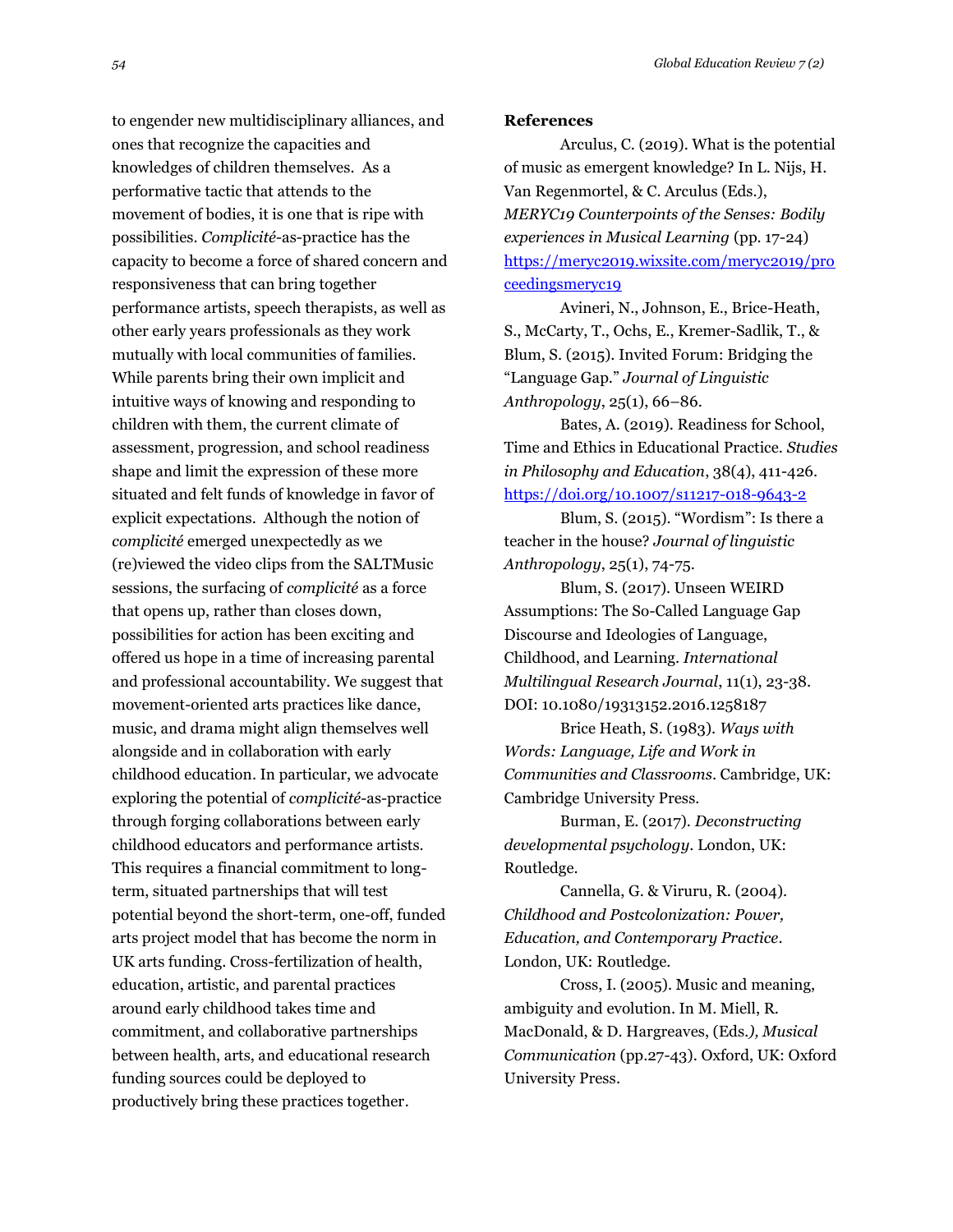Dahlberg, G. (2016). An ethico-aesthetic paradigm as an alternative discourse to the quality assurance discourse. *Contemporary Issues in Early Childhood*, 17(1), 124–133. <https://doi.org/10.1177/1463949115627910>

Davies, B. (2014). *Listening to children. Being and Becoming*. London, UK: Routledge.

DfES. (2007). *Every Parent Matters Department for Education and Skills*, [https://www.education.gov.uk/publications/sta](https://www.education.gov.uk/publications/standard/_arc_SOP/Page19/DFES-LKAW-2007) ndard/ arc SOP/Page19/DFES-LKAW-2007

Duhn, I. (2015). Making agency matter: rethinking infant and toddler agency in educational discourse. *Discourse: Studies in the Cultural Politics of Education*, 36(6), 920-931. DOI: 10.1080/01596306.2014.918535

Edwards, R. & Gillies, V. (2004). Support in parenting: values and consensus concerning who to turn to. *Journal of Social Policy*, 33(4), 623-643.

Evans, K. (2015). Reconceptualizing dominant discourses in early childhood education: Exploring "readiness" as an active‐ ethical‐relation. *Complicity: An International Journal of Complexity and Education*, 12(1), 32‐

51[. www.complexityandeducation.ca](http://www.complexityandeducation.ca/)

Georgeson, J. (2009). The Professionalisation of the Early Years Workforce. In N. Edwards, & J. Nuttal (Eds.), *Professional Learning in Early Childhood Settings* (pp.115-130). Leiden: Brill/Sense.

Gillies, V. (2014). Troubling Families. In: S. Wagg & J. Pilcher (Eds.), *Thatcher's Grandchildren? Palgrave Studies in the History of Childhood* (pp.204-224). Palgrave Macmillan.

Girolametto, L. E., Greenberg, J., & Manolson, H. A. (1986). Developing dialogue skills: The Hanen early language parent program. *Seminars in Speech and Language*, 7(4), 367-382. Thieme Medical Publishers.

Hackett, A. (2018). Reconceptualising Early Childhood Education Conference paper, (unpublished).

Hackett, A., & Somerville, M. (2017). Posthuman literacies: Young children moving in time, place and more-than-human worlds. *Journal of Early Childhood Literacy*, 17(3), 374–391.

<https://doi.org/10.1177/1468798417704031>

Hart, B. & Risley, T. (1995). *Meaningful Differences in the Everyday Experiences of Young American Children*. Brookes Publishing.

HM Treasury. (2003). Every Child Matters.

[https://www.education.gov.uk/publications/eOr](https://www.education.gov.uk/publications/eOrderingDownload/CM5860.pdf) [deringDownload/CM5860.pdf](https://www.education.gov.uk/publications/eOrderingDownload/CM5860.pdf)

Holloway, S. L. & Pimlott-Wilson, H. (2014). "Any Advice is Welcome Isn't it?": Neoliberal Parenting Education, Local Mothering Cultures, and Social Class. *Environment and Planning A: Economy and Space*, 46(1), 94–111.

<https://doi.org/10.1068/a45457>

Hewett, D., & Nind, M. (2013). *Interaction in action: reflections on the use of Intensive Interaction*. David Fulton Publishers.

Kieren, T. (2005). A Perspective on the Idea of "Complicity." *Complicity: An International Journal of Complexity and Education*, 2(1) 73-76.

### [www.complexityandeducation.ca](http://www.complexityandeducation.ca/)

Kuchirko, Y. (2019). On differences and deficits: A critique of the theoretical and methodological underpinnings of the word gap. *Journal of Early Childhood Literacy*, 19(4), 533–562.

### <https://doi.org/10.1177/1468798417747029>

Kuppers, P., Heit, S., Barber, S., & Preston, V. (2016). Mad Methodologies and Community Performance: The Asylum Project at Bedlam. *Theatre Topics*, 26(2) 221-237.

Lewis, J., & West, A. (2017). Early Childhood Education and Care in England under Austerity: Continuity or Change in Political Ideas, Policy Goals, Availability, Affordability and Quality in a Childcare Market*? Journal of*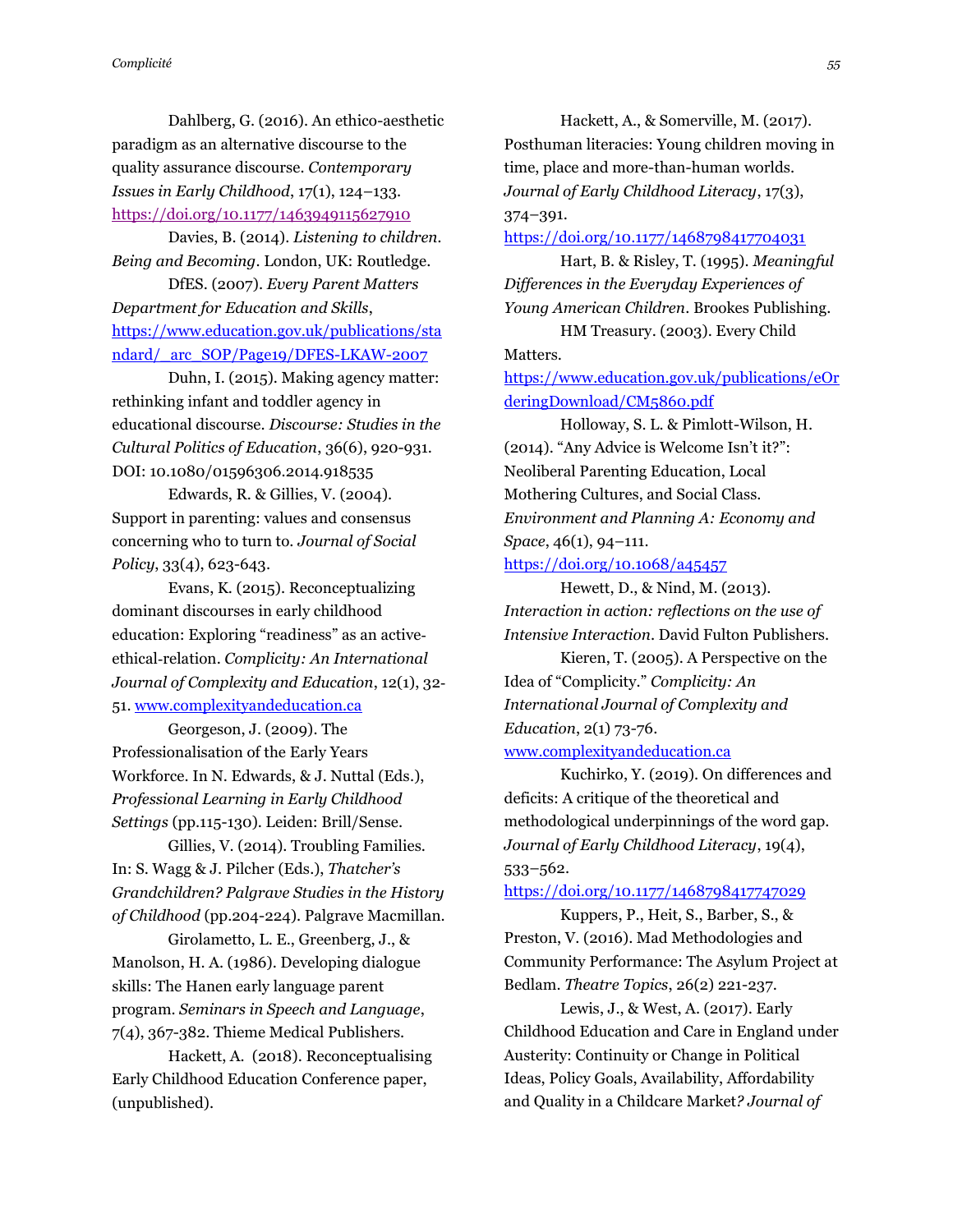*Social Policy*, 46(2), 331-348. doi:10.1017/S0047279416000647

Lines, D. (2017). Jazz Departures: Sustaining a Pedagogy of Improvisation. In C. Naughton, G. Biesta, & D. Cole. (Eds.), *Art, Artists and Pedagogy: Philosophy and the Arts in Education* (pp.52-60). London, UK: Routledge.

Løkken, G. (2009). The Construction of "Toddler" in Early Childhood Pedagogy. *Contemporary Issues in Early Childhood*, 10(1), 35-42.

MacLure, M. (2013). Researching without representation? Language and materiality in post-qualitative methodology. *International Journal of Qualitative Studies in Education*, 26(6), 658-667.

MacLure, M. (2016). The Refrain of the A-Grammatical Child. *Cultural Studies, Critical Methodologies*, 16(2), 173-182.

MacRae, C. (2020). Tactful hands and vibrant mattering in the sand tray. *Journal of Early Childhood Literacy*.

<https://doi.org/10.1177/1468798420901858>

Macvarish, J., Lee, E., & Lowe, P. (2015). Neuroscience and family policy: What becomes of the parent? *Critical Social Policy*, 35(2), 248-269.

Osgood, J. (2006). Deconstructing Professionalism in Early Childhood Education: resisting the regulatory gaze. *Contemporary Issues in Early Childhood*, 7(1), 5-14.

Pierlejewski, M. (2019). The datadoppelganger and the cyborg-self: theorising the datafication of education. *Pedagogy, Culture & Society*. DOI: 10.1080/14681366.2019.1653357

Pitt, J. and Arculus, C. (2018) *SALTmusic Research Report*. [online]. [https://issuu.com/gyct/docs/SALTmusic](https://issuu.com/gyct/docs/SALTmusic-research-report)[research-report](https://issuu.com/gyct/docs/SALTmusic-research-report)

Reynolds, P. (2017). Complicity as Political Rhetoric: Some Ethical and Political Reflections. In M. Neu, R. Dunford, & A.

Afxentis (Eds.), *Exploring Complicity: Concepts, Cases and Critique* (pp. 35-51). Lanham, MD: Rowman and Littlefield.

Riley, D. (1983). *War in the Nursery: Theories of the Child and the Mother*. Virago

Schulte, C.M. (2013). Being there and becoming-unfaithful. *International Journal of Education & the Arts*, 14 (SI 1.5).

# <http://www.ijea.org/v14si1/>

Schieffelin, B, & Ochs, E, (Eds.). (1986). *Language Socialization across Cultures*. Cambridge, UK: Cambridge University Press.

Sheets-Johnstone, M. (2011). *The Primacy of Movement.* John Benjamins Publishing.

Shotter, J. (2012). More than Cool Reason: "Withness-thinking" or "systemic thinking" and "thinking about systems." *International Journal of Collaborative Practices*, 3(1), 1-13

Shotter, J. (2015). On being dialogical: An ethics of "attunement," *Context*, 137. Developing Open Dialogue.

[http://developingopendialogue.com/wp](http://developingopendialogue.com/wp-content/uploads/2015/04/Shotter-Context-2015.pdf)[content/uploads/2015/04/Shotter-Context-](http://developingopendialogue.com/wp-content/uploads/2015/04/Shotter-Context-2015.pdf)[2015.pdf](http://developingopendialogue.com/wp-content/uploads/2015/04/Shotter-Context-2015.pdf)

Smith, G, Sylva, Sammons, P, Smith, T, & Omonigho, A. (2018). *Stop Start: Survival, decline or closure? Children's centres in England*. University of Oxford and Sutton Trust.

Sumara, D. & Davis, B. (1997). Enlarging the Space of the Possible: Complexity, Complicity, and Action-Research Practices. *Counterpoints*, 67, 299-312.

Taggart, G. (2011). Don't we care?: the ethics and emotional labour of early years professionalism, *Early Years*, 31(1), 85-95. DOI: 10.1080/09575146.2010.536948

Taylor, A. & Blaise, M. (2014) Queer worlding childhood, *Discourse: Studies in the Cultural Politics of Education*, 35(3), 377-392. DOI: 10.1080/01596306.2014.888842 *Théâtre de Complicité*.